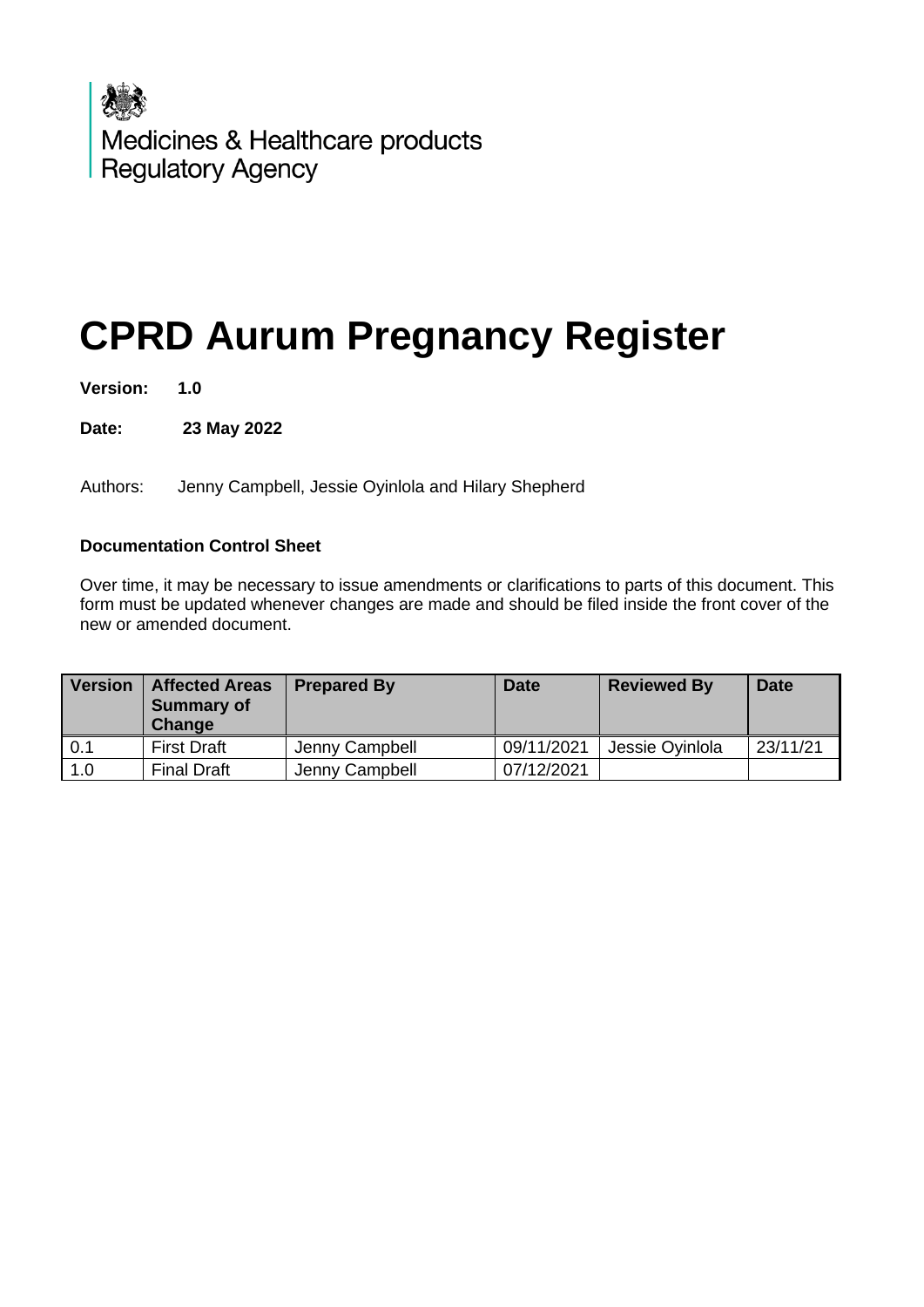## **Introduction**

The ability to study exposures before and during pregnancy, maternal/fetal complications, and outcomes of pregnancy in the CPRD depends crucially on the identification of pregnancy episodes. Some important examples are pharmacoepidemiology studies (drug and vaccine safety during pregnancy and maternal vaccine uptake and effectiveness). Because the precise time period during which a woman is pregnant can be difficult to ascertain in the data, an algorithm has been developed to identify and maximise the use of records relating to the timing and duration of pregnancy, the type of pregnancy outcome (live birth, stillbirth or pregnancy loss), and additional features pertaining to the pregnancy.

## **Dataset format**

The Pregnancy Register lists all pregnancies recorded in the CPRD Aurum database and includes details of each one. A single record represents a unique pregnancy episode. There may be more than one episode per woman.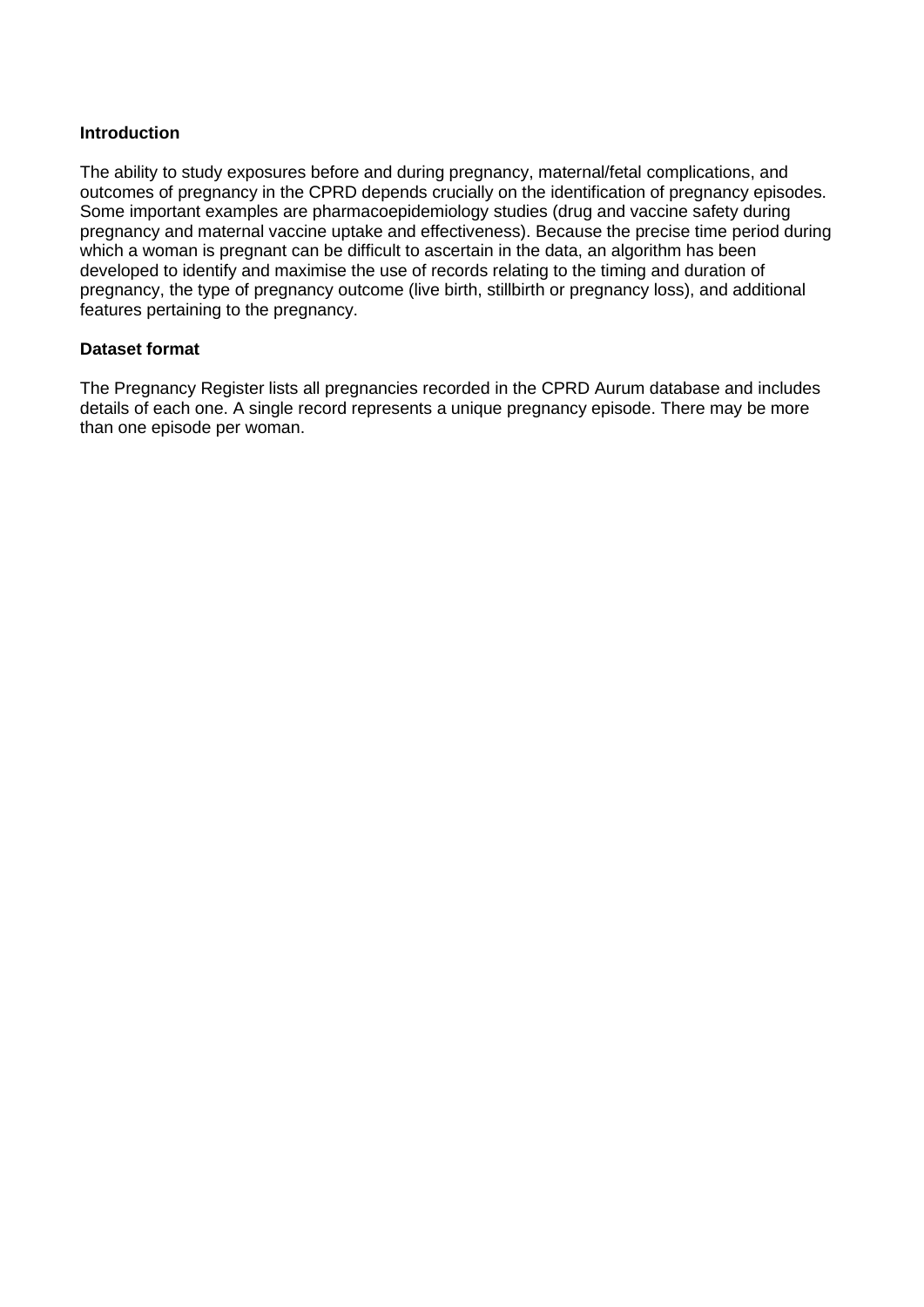# **Field descriptions**

A description of each of the fields in the Pregnancy Register is provided in the table below.

| Field name              | <b>Description</b>                                                                                                                                                                                                                                                                                                                                                                                                                                                                               | Type           | Format         |
|-------------------------|--------------------------------------------------------------------------------------------------------------------------------------------------------------------------------------------------------------------------------------------------------------------------------------------------------------------------------------------------------------------------------------------------------------------------------------------------------------------------------------------------|----------------|----------------|
| patid                   | Encrypted unique patient identifier                                                                                                                                                                                                                                                                                                                                                                                                                                                              | <b>INTEGER</b> | 20             |
| pregid                  | Unique identifier of the pregnancy episode                                                                                                                                                                                                                                                                                                                                                                                                                                                       | <b>INTEGER</b> | 20             |
| totalpregs              | Total number of identified pregnancy episodes (per<br>woman)                                                                                                                                                                                                                                                                                                                                                                                                                                     |                | $\overline{2}$ |
| pregnumber              | Pregnancy episode number (per woman)                                                                                                                                                                                                                                                                                                                                                                                                                                                             | <b>INTEGER</b> | $\overline{2}$ |
| pregstart               | Estimated start date of pregnancy                                                                                                                                                                                                                                                                                                                                                                                                                                                                | <b>DATE</b>    | dd/mm/yyyy     |
| firstantenatal          | Date of earliest antenatal record within the pregnancy                                                                                                                                                                                                                                                                                                                                                                                                                                           | <b>DATE</b>    | dd/mm/yyyy     |
| startsource             | Data source used to estimate pregnancy start date: 1<br>$=$ Imputed <sup>1</sup> , 2 = EDD, 3 = LMP, 4 = Gestational age at<br>birth, $5 =$ Gestational age from antenatal record, $6 =$<br><b>EDC</b>                                                                                                                                                                                                                                                                                           | <b>INTEGER</b> | $\mathbf 1$    |
| startadj                | Flag to indicate whether the pregnancy start date has<br>been adjusted: $0 = Not$ adjusted, $1 = Due$ to antenatal<br>records in the preceding 4 weeks, $2 =$ Due to specific<br>conflicts between the estimated pregnancy duration<br>and records indicating gestational age at birth (live<br>births and stillbirths only), $3 =$ Both                                                                                                                                                         | <b>INTEGER</b> | $\mathbf 1$    |
| Secondtrim <sup>2</sup> | Estimated start date of second trimester                                                                                                                                                                                                                                                                                                                                                                                                                                                         | <b>DATE</b>    | dd/mm/yyyy     |
| Thirdtrim <sup>2</sup>  | Estimated start date of third trimester                                                                                                                                                                                                                                                                                                                                                                                                                                                          | <b>DATE</b>    | dd/mm/yyyy     |
| pregend                 | Estimated end date of pregnancy. NB: For<br>pregnancies with unknown outcome, the date of the<br>latest antenatal record in the pregnancy episode is<br>provided.                                                                                                                                                                                                                                                                                                                                | <b>DATE</b>    | dd/mm/yyyy     |
| endsource<br>endadj     | Data source used to estimate pregnancy end date: $1 =$<br>Delivery record, 2 = Postnatal record in the mother's<br>medical record, $3 =$ Discharge date relating to a<br>delivery, $4 =$ Baby's (month and) year of birth as<br>recorded in the baby's medical record, 5 = Postnatal<br>record in the baby's medical record, $6 =$ First<br>consultation in the baby's medical record. Only<br>completed for live births and stillbirths.<br>Flag to indicate whether the pregnancy end date has | <b>INTEGER</b> | $\mathbf 1$    |
|                         | been adjusted: $0 = Not$ adjusted, $1 = Due$ to specific<br>conflicts between the estimated pregnancy duration<br>and records indicating gestational age, $2 = Due to$<br>prior adjustments to the start date, $3 =$ Both. Missing<br>for deliveries based on late pregnancy records <sup>3</sup> .                                                                                                                                                                                              | <b>INTEGER</b> | $\mathbf 1$    |
| gestdays                | Estimated duration of pregnancy episode in days<br>(calculated as pregend minus pregstart)                                                                                                                                                                                                                                                                                                                                                                                                       | <b>INTEGER</b> | 3              |
| matage                  | Mother's age at end of pregnancy (years)                                                                                                                                                                                                                                                                                                                                                                                                                                                         | <b>INTEGER</b> | 3              |
| outcome                 | Outcome of pregnancy: $1 =$ Live birth, $2 =$ Stillbirth, $3 =$<br>1 and 2, $4 =$ Miscarriage, $5 = TOP$ , $6 =$ Probable TOP,<br>$7 =$ Ectopic, $8 =$ Molar, $9 =$ Blighted ovum, $10 =$<br>Unspecified loss, $11$ = Delivery based on a third<br>trimester pregnancy record, 12 = Delivery based on a<br>late pregnancy record <sup>3</sup> , $13$ = Outcome unknown                                                                                                                           | <b>INTEGER</b> | $\mathbf 1$    |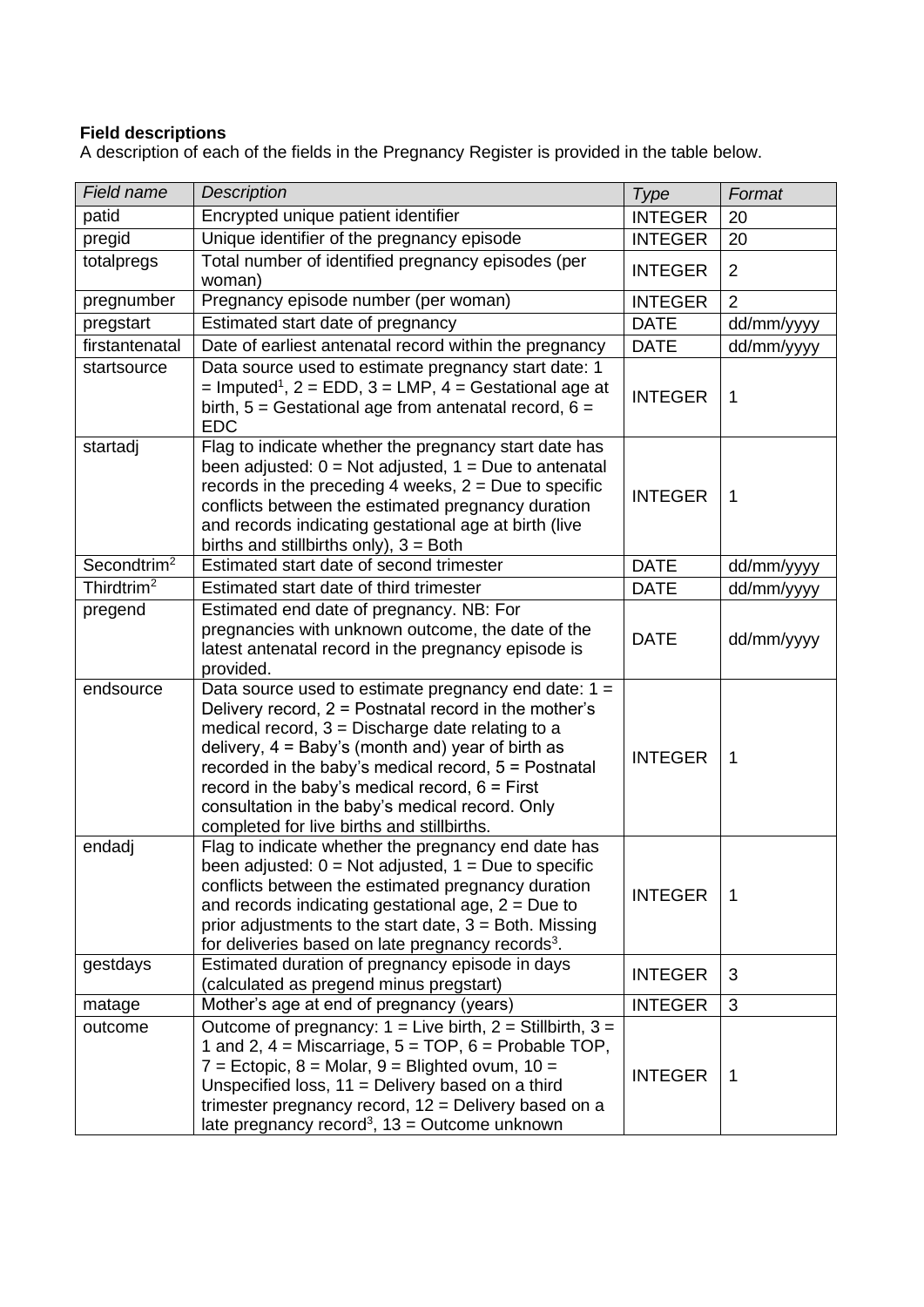| preterm_ev  | Flag to indicate evidence of a premature delivery:<br>1=preterm, 0=no evidence of preterm, 9=not<br>applicable (outcome not a delivery)     | <b>INTEGER</b> |  |
|-------------|---------------------------------------------------------------------------------------------------------------------------------------------|----------------|--|
| postterm ev | Flag to indicate evidence of a post-term delivery:<br>1=post-term, 0=no evidence of post-term, 9=not<br>applicable (outcome not a delivery) | <b>INTEGER</b> |  |
| multiple_ev | Flag to indicate evidence of a multiple pregnancy:<br>1=multiple, 0=no evidence of multiple. Missing for<br>pregnancy losses.               | <b>INTEGER</b> |  |
| conflict    | Flag to indicate whether the pregnancy episode<br>overlaps with another episode (within a woman):<br>1=overlapping, 0= non-overlapping      | <b>INTEGER</b> |  |

; EDD=estimated date of delivery; LMP= last menstrual period; EDC=estimated date of conception; TOP=termination of pregnancy

<sup>1</sup> For "Outcome unknown" pregnancies, the imputed start date is obtained by subtracting 4 weeks from the earliest antenatal record in the episode.

<sup>2</sup> The timing of trimesters is estimated using a common convention: first trimester (first day of LMP [pregstart] to 13 completed weeks), second (weeks 14 to 26), and third (week 27 to delivery [pregend]).

<sup>3</sup> Late pregnancy records refer to the period up to 3 weeks before delivery, e.g. "Baby overdue".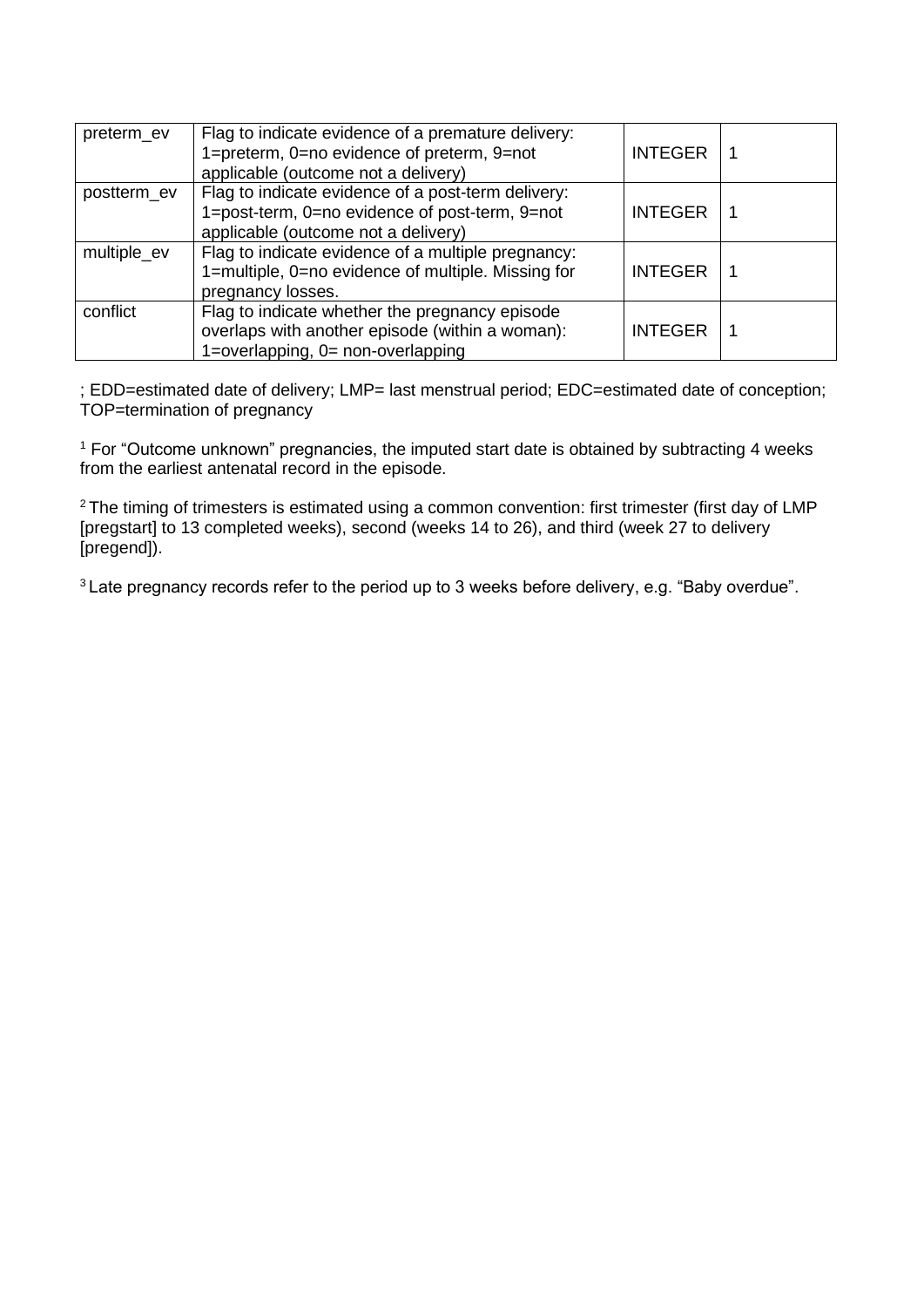# **Methodology**

The CPRD Aurum Pregnancy Register is based on an algorithm developed in partnership with the London School of Hygiene and Tropical Medicine. Full details of the algorithm can be found in the following publication:

Minassian, C., Williams, R., Meeraus, W. H., Smeeth, L., Campbell, O., & Thomas, S. L. (2019). Methods to generate and validate a Pregnancy Register in the UK Clinical Practice Research Datalink primary care database. Pharmacoepidemiology and drug safety, 28(7), 923–933. [https://doi.org/10.1002/pds.4811.](https://doi.org/10.1002/pds.4811)

A list of more than 6,000 pregnancy-related SNOMED, Read and local EMIS® codes and numunitids, categorised according to the type of code (antenatal, pregnancy outcome [including delivery and pregnancy loss codes], postnatal, etc.), is used to identify patients who had a pregnancy. Pregnancy-related records are extracted from the Observation file and the EMIS Diary Table of all female patients between the ages of 11 and 49 years.

The following steps (1-8) are taken to delineate unique pregnancy episodes. In brief, this involves first identifying the end of each pregnancy (when an outcome was recorded) and estimating the pregnancy end date. The end date is then used as a point of reference from which to estimate the start of the pregnancy, in combination with additional data (when available) on gestational age, the estimated date of delivery, conception, or first day of a woman's last menstrual period (LMP).

## **1: Identify all pregnancy outcome records**

All records relating to pregnancy outcomes of any type (live births, stillbirths and early pregnancy losses) are extracted. Records relating to deliveries are considered separately to those relating to early pregnancy losses.

#### **2: Date the first pregnancy outcome**

The date of each woman's first pregnancy outcome is estimated using the records identified in step 1.

#### **3: Group together records relating to the first pregnancy outcome and determine the type of pregnancy**

Additional pregnancy outcome records relating to each woman's first outcome are assigned to that outcome. Characteristics of the delivery (pre- or post-term, stillbirth, multiple birth) or the type of early pregnancy loss (miscarriage, induced abortion, ectopic, molar pregnancy or blighted ovum) are determined from these assigned records.

#### **4: Date and characterise each successive pregnancy outcome**

Steps 2 & 3 are repeated to identify, date and characterise successive pregnancy outcomes sequentially for each woman.

## **5: Estimate the start of each pregnancy episode**

Records relating to the timing of the start of pregnancy (first day of LMP) are used to estimate pregnancy start dates. In the absence of such data, pregnancy start dates are imputed according to the type of pregnancy outcome (as determined in step 3).

#### **6: Adjust the start and end dates of pregnancy**

Adjustments to pregnancy start and end dates are made either when antenatal records are identified in the 4 weeks before the estimated pregnancy start date (indicating that the initial estimated start date was too late), or when the estimated pregnancy duration exceeds the maximum duration for that type of pregnancy outcome.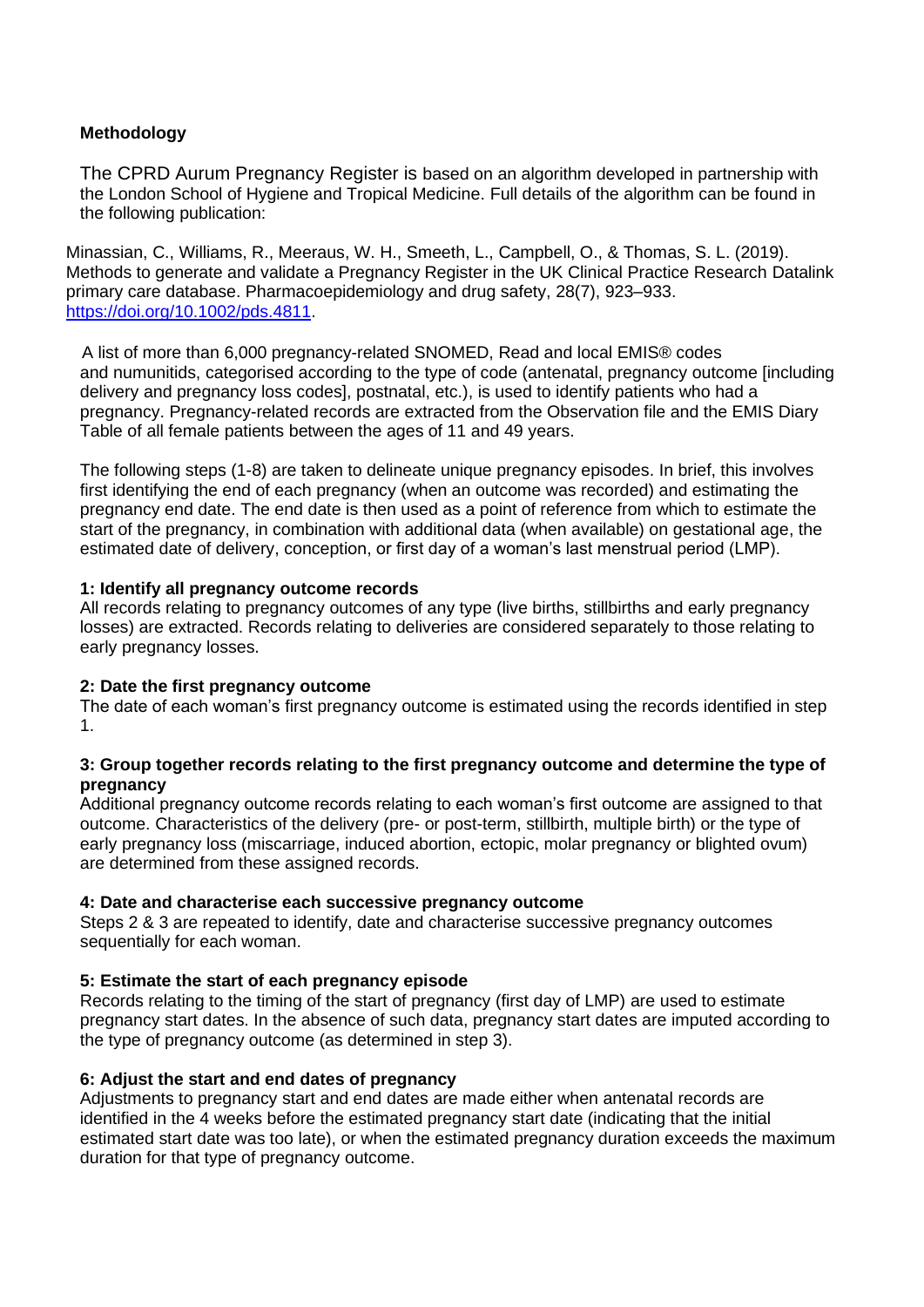# **7: Assign antenatal records to each pregnancy episode**

Antenatal records occurring between the start and end date of an identified pregnancy episode are assigned to the pregnancy.

## **8: Identify additional pregnancies with no recorded outcome**

All remaining unassigned antenatal records are extracted and categorised into distinct pregnancy episodes. When available, records relating to the late pregnancy period or third trimester are used to estimate each pregnancy's end date, and the pregnancy start date is estimated as per step 5. In the absence of such records, the date of the latest antenatal record in the episode is used as a proxy for the pregnancy end date. The pregnancy start date is estimated using information on gestational age (when available) or by subtracting 4 weeks from the earliest antenatal record in the episode.